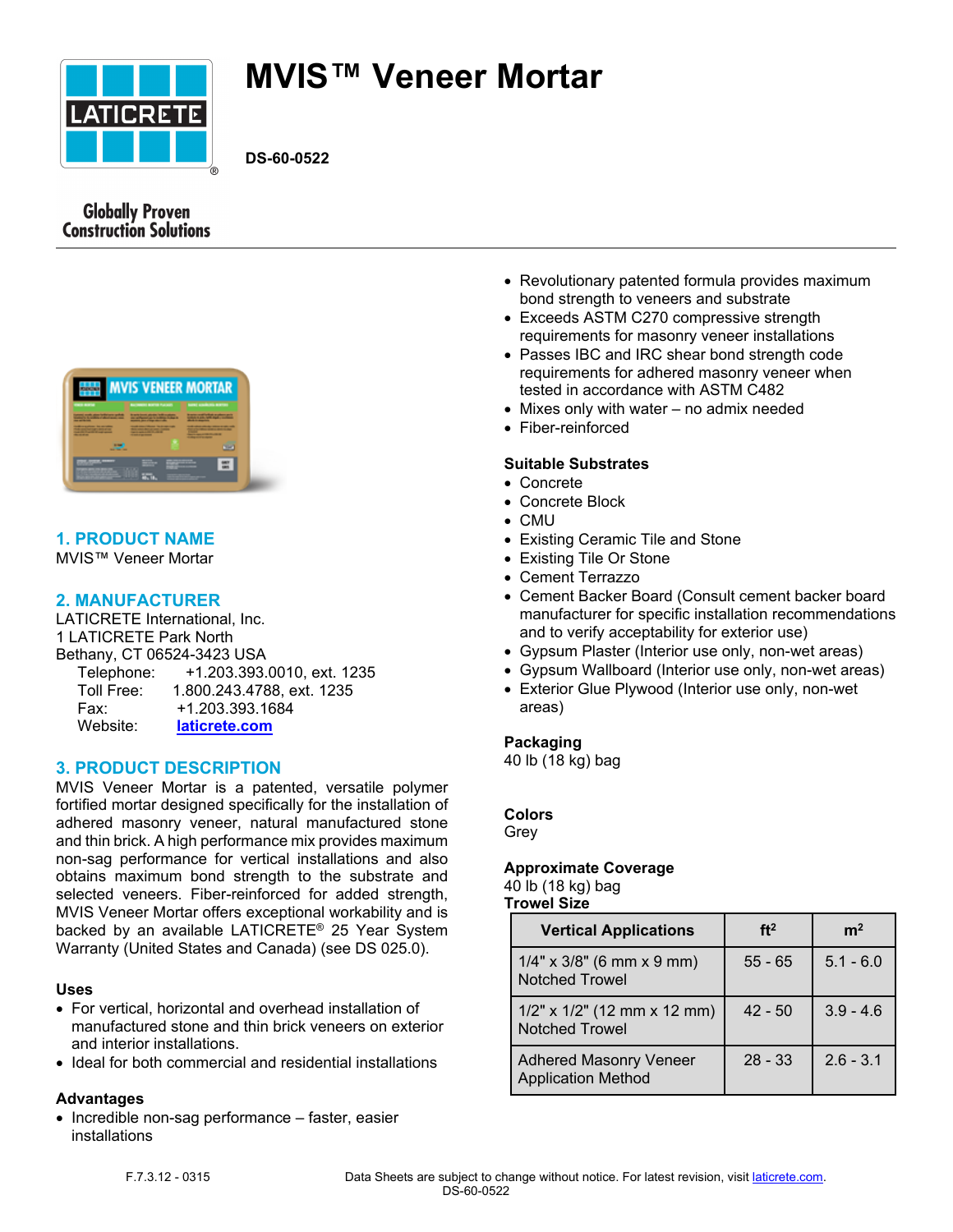#### **Shelf Life**

Factory sealed containers of this product are guaranteed to be of first quality for two (2) years if stored off the ground in a dry area. \*\*\* High humidity will reduce the shelf life of bagged product.

## **Limitations**

- Mastics, adhesive mortars and pointing mortars for thin brick, masonry veneer, stone, pavers and thin brick are not replacements for waterproofing membranes or air and water barriers. When a waterproofing membrane or air and water barriers is required, MVIS Air & Water Barrier (see Section 10 FILING SYSTEM).
- For veneer installations using this product, consult local building code requirements regarding limitations and installation system specifications.
- Not for use in submerged or steam room applications. For these applications use MVIS Hi-Bond Veneer Mortar.
- Use LATAPOXY<sup>®</sup> 300 Adhesive for installing green marble, Resin backed, or moisture sensitive tile, stone and agglomerates (refer to DS 633.0 for more information)
- Note: Surfaces must be structurally sound, stable and rigid enough to support ceramic/stone tile, thin brick and similar finishes. For exterior vertical installations over framed construction, the substrate deflection under all live, dead and impact loads, including concentrated loads, must not exceed L/600 where L=span length (except where local building codes specify more stringent deflection requirements).

# **Cautions**

- Consult SDS for more safety information.
- Some marbles and other stone have low flexural strength and might not be suitable for exterior installations, check with veneer manufacturer for suitability.
- During cold weather, protect finished work from traffic until fully cured.
- Contains portland cement and silica sand. Causes severe skin burns and eye damage. Wear protective gloves, protective clothing and eye protection. In case of contact, flush thoroughly with water.
- DO NOT take internally. Silica sand may cause cancer, respiratory irritation, or serious lung problems. Do not breathe dust. Wear a respirator in dusty areas.
- For white and light-colored stone, conduct test area to ensure no shadowing or staining is observed.
- Keep out of reach of children.

# **4. TECHNICAL DATA**











## **VOC/LEED Product Information**

This product has been certified for Low Chemical Emissions (ULCOM/GG UL2818) under the UL GREENGUARD Certification Program For Chemical Emissions For Building Materials, Finishes and Furnishings (UL 2818 Standard) by UL Environment.

Total VOC Content pounds/gallon (grams/liter) of product is 0.00 lb/gal (0.00 g/L).

# **Applicable Standard**

- ASTM C270
- ANSI A118.4
- ANSI A118.11
- ASTM C482
- This product has a cradle-to-gate (with options) Product-Specific (Type III) Environmental Product Declaration. The PCR review, life cycle assessment and declaration were independently verified by UL Environment in accordance with ISO 14025, ISO 14040 and ISO 14044.

#### **Physical Properties**

(Mixed with 5.9 qts (5.6 L) of water)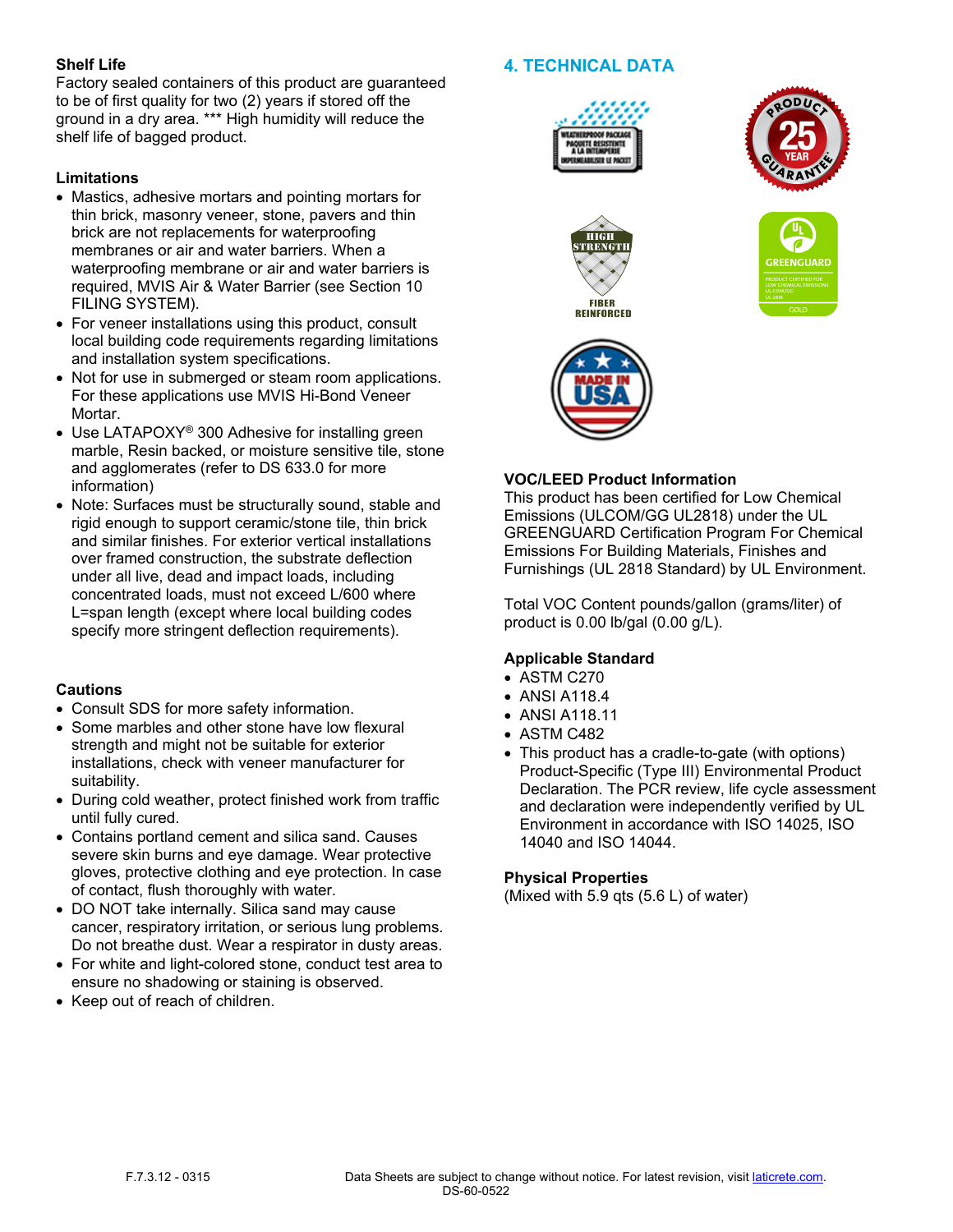| <b>Test</b>                                      | <b>Test</b><br><b>Method</b>    | <b>Results</b>                           |
|--------------------------------------------------|---------------------------------|------------------------------------------|
| Shear Bond, Vitreous<br>Tile, 28 day             | <b>ANSI</b><br>AS118.4<br>5.2.4 | 300-330 psi<br>$(2.1 - 2.3 \text{ MPa})$ |
| 7 day Cure, Water<br>Soak Test, Vitreous<br>Tile | <b>ANSI</b><br>A118.4<br>5.2.3  | 200-300 psi<br>$(1.4 - 2.1$ MPa)         |
| Sag on Wall                                      | ISO 13007-<br>24.2              | 0 mm No Sag<br>Observed                  |
| Cure<br>28<br>Day<br>Compressive<br>Strength     | <b>ASTM</b><br>C <sub>109</sub> | 2400-2800 psi<br>$(16.6 - 19.3)$<br>MPa) |

#### **Working Properties**

| Pot Life           | 4 Hours                                 |
|--------------------|-----------------------------------------|
| <b>Wet Density</b> | 11.1 lbs per Gallon (1.3)<br>$gm/cm3$ ) |

Specifications subject to change without notification. Results shown are typical but reflect test procedures used. Actual field performance will depend on installation methods and site conditions.

#### **5. INSTALLATION**

#### • **Surface Preparation**

All surfaces should be between 40°F (4°C) and 90°F (32°C) and structurally sound, clean and free of all dirt, oil, grease, paint, concrete sealers or curing compounds. Rough or uneven concrete surfaces should be made smooth with MVIS Premium Mortar Bed. Expansion joints shall be provided through the adhered manufactured stone masonry veneer (AMSMV) from all construction or expansion joints in the substrate. Follow ANSI specification A108.01– 3.7 "Requirements for Movement Joints: Preparations by Other Trades" or TCNA detail EJ-171 "Movement Joints—Vertical & Horizontal". Do not cover expansion joints with mortar.

1. Installer must verify that deflection under all live, dead and impact loads of substrates does not exceed industry standards of L/600 for AMSMV units or stone installations where L=span length. For exterior vertical installations over framed construction, the substrate deflection under all live, dead and impact loads, including concentrated loads, must not exceed L/600 where L=span length.

Place approximately 5.9 qts (5.6 L) of clean water in a pail and slowly add the entire bag of MVIS Veneer Mortar. (To mix smaller quantities use 3.4 parts powder to 1 part water.) Mix with slow speed mixer for one minute or until a creamy smooth consistency is reached. Allow to slake for 5 minutes, remix and use. Jobsite conditions might vary. Add slightly more water if necessary for proper consistency.

## **Application**

See applicable LATICRETE® details in MVIS Masonry Veneer Installation System Brochure (DS 002.8).

*Note: If installing on sheathed wood or steel frame construction with wire lath, use MVIS Premium Mortar Bed for the wall render prior to installing applicable waterproofing membrane or MVIS Veneer Mortar.*

If waterproofing is required, install MVIS Air & Water Barrier per instructions (see DS 661.0) to the substrate prior to installation of MVIS Veneer Mortar.

For adhered masonry veneers use a hand trowel to apply a thin coat of MVIS Veneer Mortar to cover entire back of the veneer unit. Spread additional mortar onto the back of the skim coated veneer unit sufficient to completely fill the space between the veneer unit and the substrate when compressed against the substrate. Press the mortar covered back of the veneer against the substrate at the desired final position. Slide the unit roughly 1" – 1 1/2" (25 - 38 mm) diagonally from the desired final position and back into the desired position while maintaining even pressure. This should be done in such a manner as to squeeze the mortar to fill the entire space between the veneer unit and the substrate, helping to achieve 100% coverage to both the substrate and veneer unit, allowing excess mortar to extrude on all sides around the veneer unit. Clean excess extruded mortar with trowel and spread onto the next veneer unit to be installed.

*Note: Prior to installation, ensure back of veneer units are clean of dust, laitance, loose concrete crumbs and any excess film that could impede bond.*

For adhered masonry veneer using a hand trowel to apply MVIS Veneer Mortar into the substrate thoroughly and then comb on additional mortar (trowel size is determined by substrate flatness and finished material size). Back butter all veneer units 8" x 8" (200 mm x 200 mm) or larger to provide full bedding of the veneer. Place veneer into the mortar and

**Mixing**–40 lb (18 kg) bag